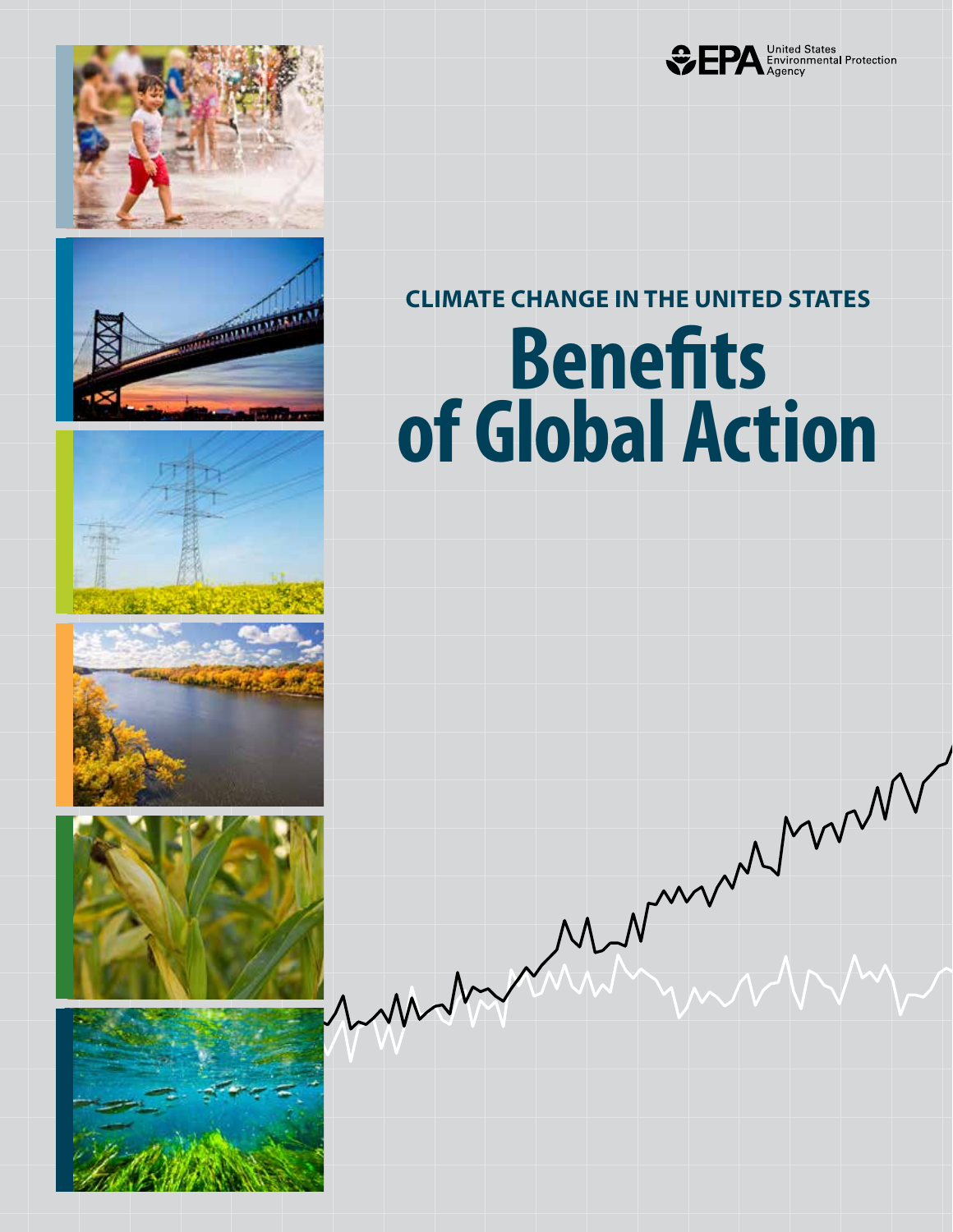### **FIND US ONLINE**

EPA's climate change website features a user-friendly interface for this report with downloadable graphics. To view information about EPA's Climate Change Impacts and Risk Analysis (CIRA) project, share your thoughts on this effort, and access the corresponding Technical Appendix for this report, please visit EPA's website at: [www.epa.gov/cira.](http://www.epa.gov/cira)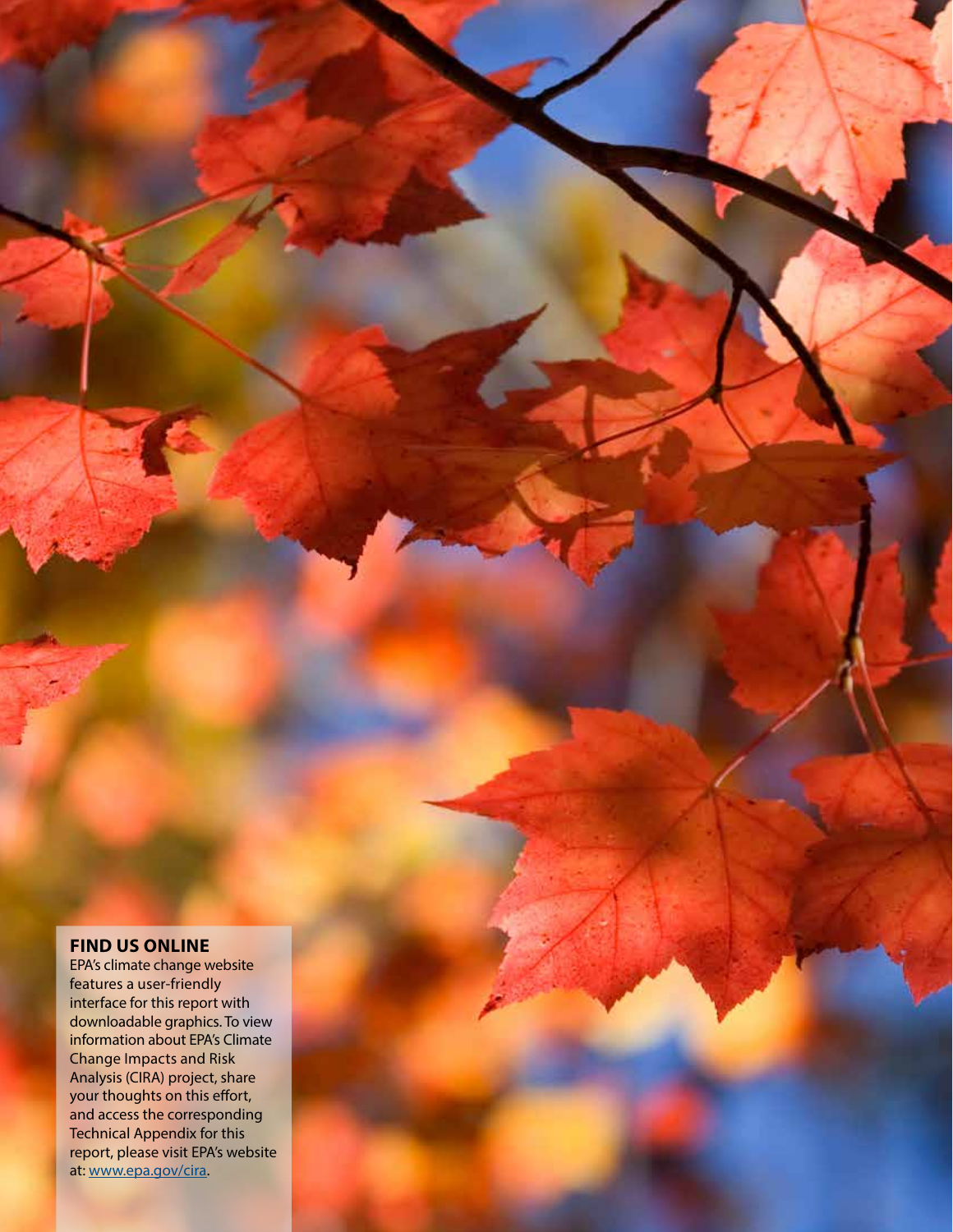## **Contents**

### **3 INTRODUCTION**

### **6 SUMMARY OF KEY FINDINGS**

### **10 CIRA FRAMEWORK**

- 12 Temperature Projections
- 14 Precipitation Projections
- 15 Sea Level Rise Projections
- 16 Levels of Certainty
- 18 Boundaries of Analysis

### **20 SECTORS**

### **22 Health**

- 24 Air Quality<br>26 Extreme Te
- **Extreme Temperature**
- 28 Labor
- 30 Water Quality

### **32 Infrastructure**

- 34 Bridges
- 36 Roads
- 38 Urban Drainage
- 40 Coastal Property
- 42 Coastal Property: Environmental Justice

### **44 Electricity**

- 46 Electricity Demand<br>48 Electricity Supply
- **Electricity Supply**

### **50 Water Resources**

- 52 Inland Flooding
- 54 Drought
- 56 Water Supply and Demand

### **58 Agriculture and Forestry**

- 60 Crop and Forest Yields
- 62 Market Impacts

### **64 Ecosystems**

- 66 Coral Reefs
- 68 Shellfish
- 70 Freshwater Fish
- 72 Wildfire
- 74 Carbon Storage

### **76 OVERVIEW OF RESULTS**

- 78 National Highlights
- 80 Regional Highlights

### **82 CONCLUSION**

**84 ENDNOTES**

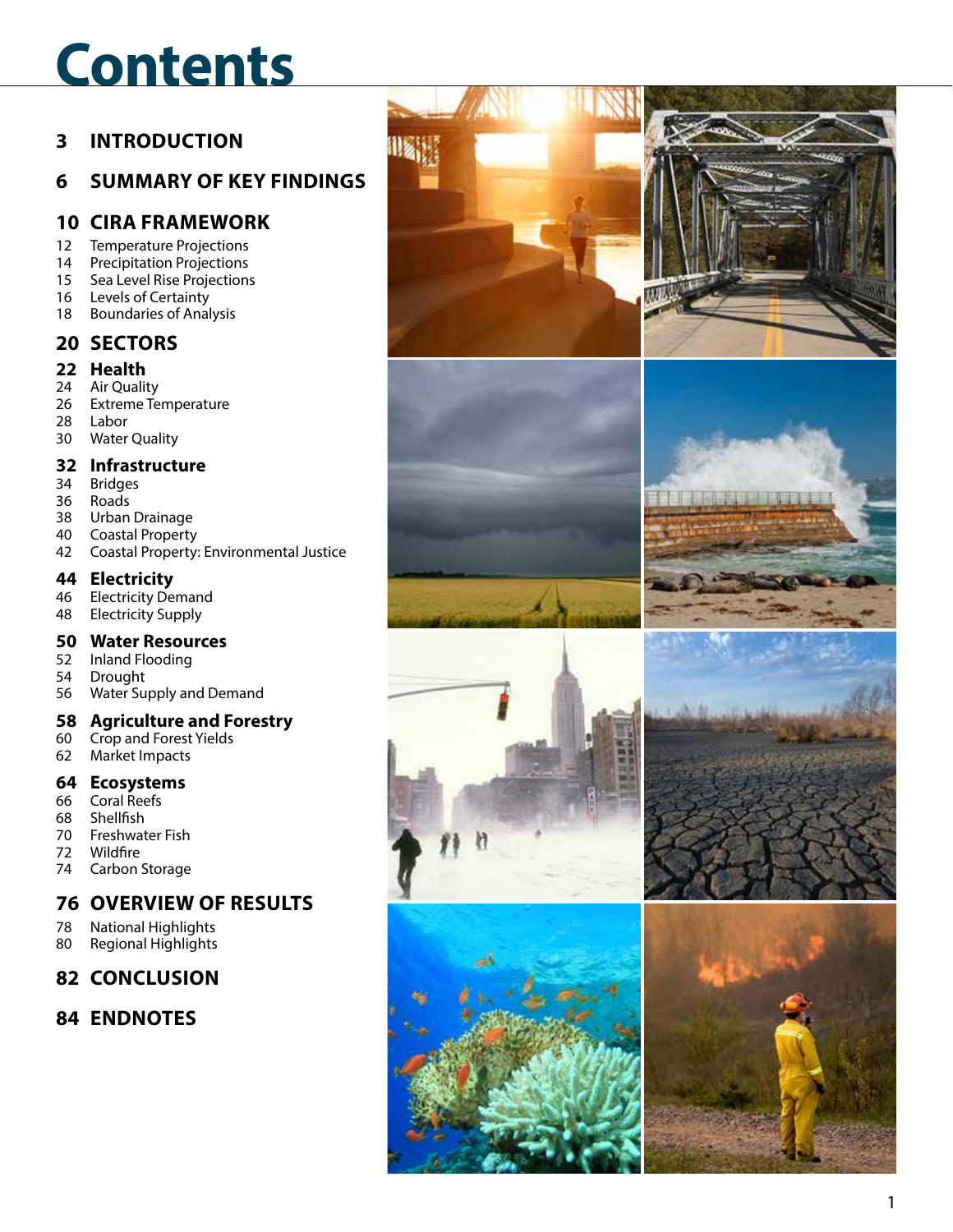## **Acknowledgments g**

#### **CONTRIBUTORS**

The Climate Change Impacts and Risk Analysis (CIRA) project is coordinated by EPA's Office of Atmospheric Programs - Climate Change Division, with significant contributions from a number of collaborators, including the Massachusetts Institute of Technology's Joint Program on the Science and Policy of Global Change, the Pacific Northwest National Laboratory's Joint Global Change Research Institute, the National Renewable Energy Laboratory, academic researchers, and the following consulting firms: Industrial Economics, Inc. (IEc), Stratus Consulting, RTI International, and ICF International. Support for the report's production and design was provided by Industrial Economics, Inc.

#### **PEER REVIEW**

The methods and results of the climate change impacts analyses described herein have been peer reviewed in the scientific literature. In addition, this summary report was peer reviewed by seven external, independent experts, a process coordinated by Eastern Research Group, Inc. EPA gratefully acknowledges the following reviewers for their useful comments and suggestions: Donald Boesch, Larry Dale, Kristie Ebi, Anthony Janetos, Denise L. Mauzerall, Michael Meyer, and Timothy Randhir. The information and views expressed in this report do not necessarily represent those of the peer reviewers, who also bear no responsibility for any remaining errors or omissions. Details describing this review, and a comprehensive reference list for the CIRA peer reviewed literature, can be viewed in the online Technical Appendix of this report ([www.epa.gov/](http://www.epa.gov/cira/downloads-cira-report) [cira/downloads-cira-report\)](http://www.epa.gov/cira/downloads-cira-report).

#### **RECOMMENDED CITATION**

EPA. 2015. *Climate Change in the United States: Benefits of Global Action*. United States Environmental Protection Agency, Office of Atmospheric Programs, EPA 430-R-15-001.

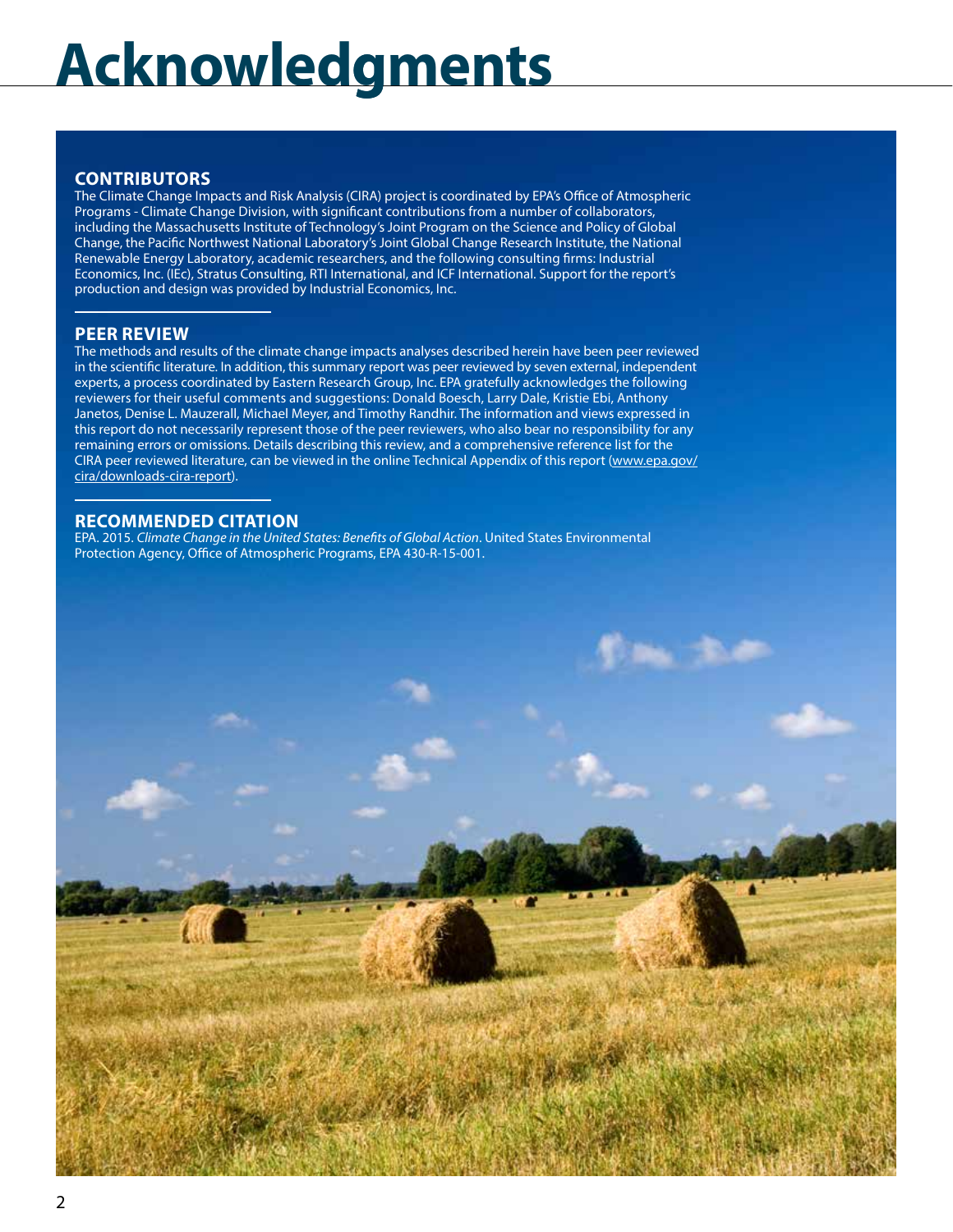## **Introduction**



**he Earth's changing climate** is affecting human health and the environment in many ways. Across the United States (U.S.), temperatures are rising, snow and rainfall patterns are shifting, and extreme climate events are becoming more common. Scientists are confident that many of the observed changes in the climate are caused by the increase in greenhouse gases (GHGs) in the atmosphere. As GHG emissions from human activities increase, many climate change impacts are expected to increase in both magnitude and frequency over the coming decades, with risks to human health, the economy, and the environment. **T** 

Actions can be taken now to reduce GHG emissions and avoid many of the adverse impacts of climate change. Quantifying the benefits of reducing GHG emissions (i.e., how GHG mitigation reduces or avoids impacts) requires comparing projections of climate change impacts and damages in a future with policy actions and a future without policy actions. Looking across a large number of sectors, this report communicates estimates of these benefits to the U.S. associated with global action on climate change.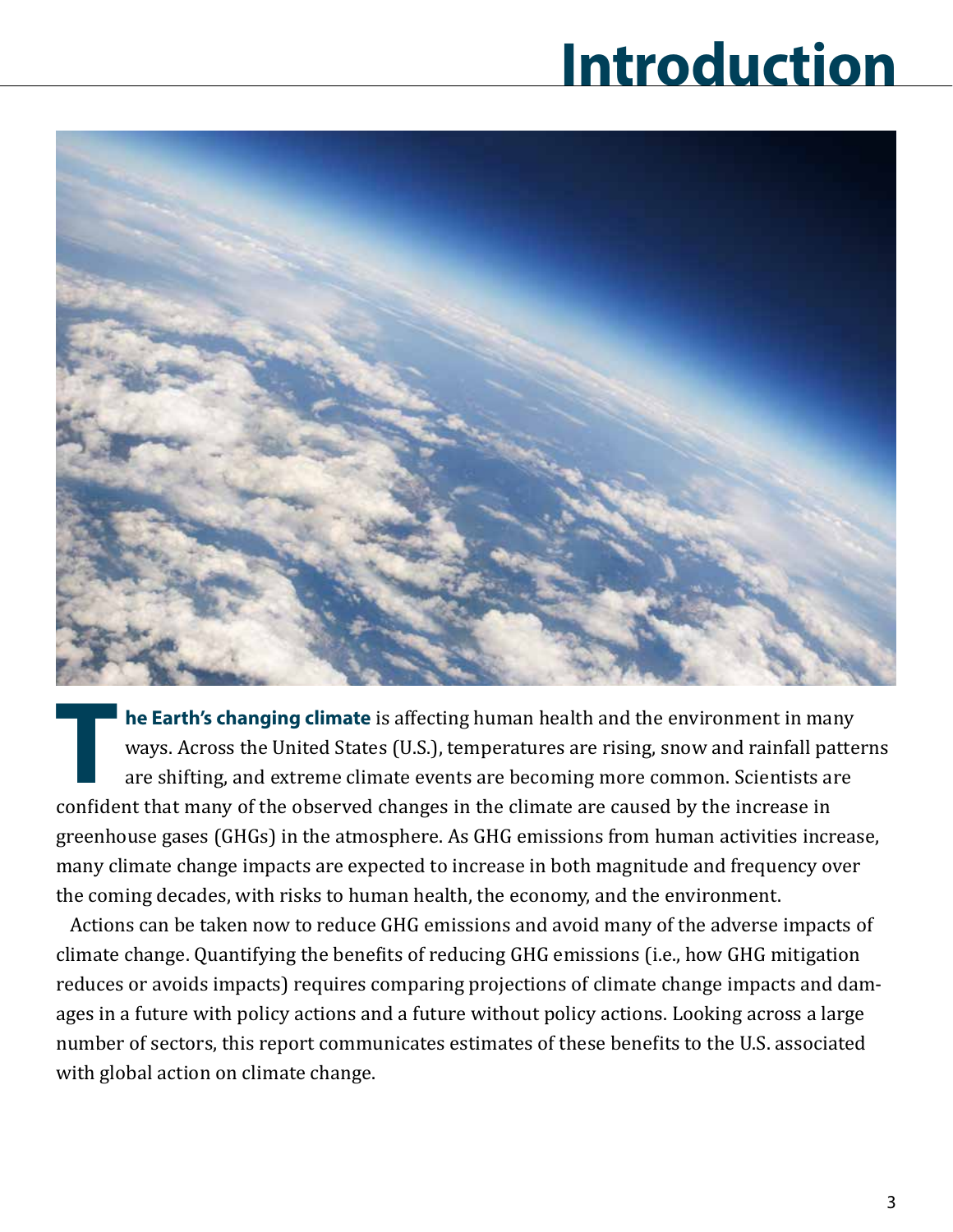## **Introduction**



### **About this Report**

This report summarizes and communicates the results of EPA's ongoing Climate Change Impacts and Risk Analysis (CIRA) project. The goal of this work is to estimate to what degree climate change impacts and damages to multiple U.S. sectors (e.g., human health, infrastructure, and water resources) may be avoided or reduced in a future with significant global action to reduce GHG emissions, compared to a future in which current emissions continue to grow. Importantly, only a small portion of the impacts of climate change are estimated, and therefore this report captures just some of the total benefits of reducing GHGs.

To achieve this, a multi-model framework was developed to estimate the impacts and damages to the human health and welfare of people in the U.S. The CIRA framework uses consistent inputs (e.g., socioeconomic and climate scenarios) to enable consistent comparison of sectoral impacts across time and space. In addition, the role of adaptation is modeled for some of the sectors to explore the potential for risk reduction and, where applicable, to quantify the costs associated with adaptive actions.

The methods and results of the CIRA project have been peer reviewed in the scientific literature, including a special issue of *Climatic Change* entitled, "A Multi-Model Framework to Achieve Consistent Evaluation of Climate Change Impacts in the United States."1 The research papers underlying the modeling and results presented herein are cited throughout this report and are listed in Section B of the Technical Appendix.

### **Interpreting the Results**

This report presents results from a large set of sectoral impact models that quantify and monetize climate change impacts in the U.S., with a primary focus on the contiguous U.S., in futures with and without global GHG mitigation. The CIRA analyses are intended to provide insights about the potential direction and magnitude of climate change impacts and the benefits (avoided impacts) to the U.S. of global emissions reductions. However, none of the estimates presented in this report should be interpreted as definitive predictions of future impacts at a particular place or time.

The CIRA analyses do not evaluate or assume specific GHG mitigation or adaptation policies in the U.S. or in other world regions. Instead, they consider plausible scenarios to illustrate potential benefits of significant GHG emission reductions compared to a business-as-usual future. The results should not be interpreted as supporting any particular domestic or global mitigation policy or target. A wide range of global mitigation scenarios could be modeled in the CIRA framework,<sup>2</sup> and results would vary accordingly. For ease of communicating results, however, this report focuses on a future where the increase in average global temperature is limited to approximately 2°C (3.6°F) above preindustrial levels—a goal relevant to international discussions on GHG emission reductions.<sup>3</sup>

This report includes as many climate change impacts as feasible at present, but is not all-inclusive. It is not intended to be as comprehensive as major assessments, such as those conducted by the U.S. Global Change Research Program (USGCRP), which capture a wider range of impacts from the published literature.<sup>4</sup> By using a consistent set of socioeconomic and climate scenarios, CIRA produces apples-to-apples comparisons of impacts across sectors and regions—something that is not always achieved, or even sought, in the major assessments. Also, the assessments typically do not monetize damages, nor do they focus on quantifying mitigation benefits. CIRA's ability to estimate how global GHG mitigation may benefit the U.S. by reducing or avoiding climate change impacts helps to fill an important literature and knowledge gap.

The CIRA analyses do not serve the same analytical purpose nor use the same methodology as the Social Cost of Carbon (SCC), an economic metric quantifying the marginal global benefit of reducing one ton of carbon dioxide  $(CO_2)$ .<sup>5</sup> In addition, the costs of reducing GHG emissions,<sup>6</sup> and the health benefits associated with co-reductions in other air pollutants, are well-examined elsewhere in the literature<sup>7</sup> and are beyond the scope of this report.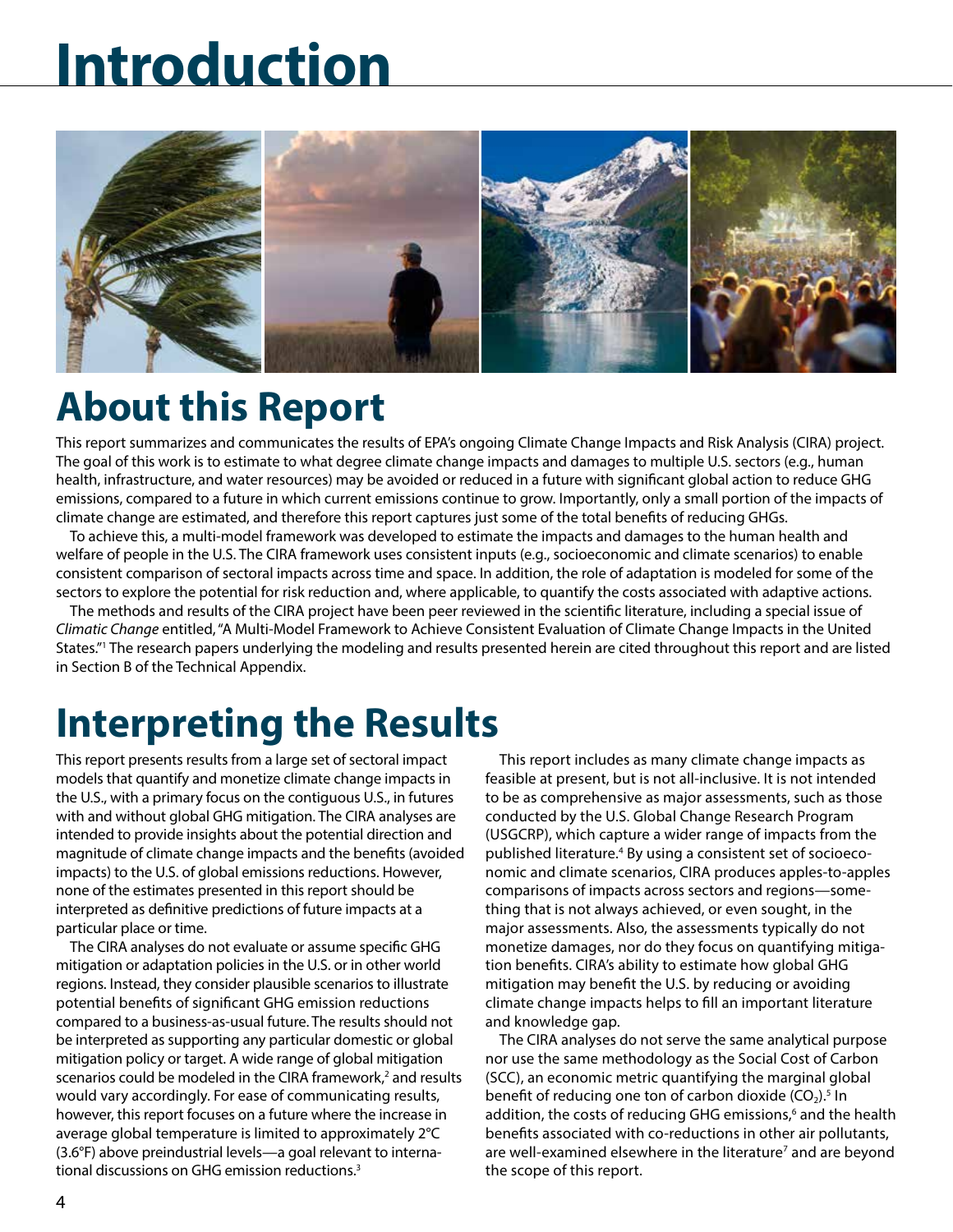### **Roadmap to the Report**

| <b>SUMMARY OF</b><br><b>KEY FINDINGS</b>                                                                                                           | Provides an overview of key findings and highlights of the report.                                                                                                                                                                                                                                                                                                                                                                                                                     |
|----------------------------------------------------------------------------------------------------------------------------------------------------|----------------------------------------------------------------------------------------------------------------------------------------------------------------------------------------------------------------------------------------------------------------------------------------------------------------------------------------------------------------------------------------------------------------------------------------------------------------------------------------|
| <b>CIRA FRAMEWORK</b>                                                                                                                              | Introduces the CIRA project, describes and briefly presents the climate projections used in the<br>analyses, and discusses key uncertainties and boundaries of analysis.                                                                                                                                                                                                                                                                                                               |
| <b>SECTORS</b><br><b>Health</b><br>Infrastructure<br><b>Electricity</b><br><b>Water Resources</b><br><b>Agriculture and Forestry</b><br>Ecosystems | Summarizes the major findings of each of the 20 impact analyses within the six broad sectors<br>listed to the left, including:<br>• Background on the impact being estimated, along with a brief summary of the analytical<br>approach to estimating the impact;<br>• Key findings and graphics depicting the risks of inaction and the benefits of global-scale<br>GHG mitigation; and<br>• References to the underlying peer-reviewed research upon which these estimates are based. |
| <b>OVERVIEW OF</b><br><b>RESULTS</b>                                                                                                               | Presents national and regional highlights from the 20 sectoral impact analyses.                                                                                                                                                                                                                                                                                                                                                                                                        |
| <b>CONCLUSION</b>                                                                                                                                  | Describes the over-arching conclusions of the report.                                                                                                                                                                                                                                                                                                                                                                                                                                  |
| <b>TECHNICAL APPENDIX</b><br>(available at www.epa.gov/cira)                                                                                       | . Provides a list of all peer-reviewed research papers underlying the CIRA project;<br>• Provides comparisons of key CIRA findings to those of the assessment literature; and<br>. Describes the treatment of adaptation across the sectoral analyses.                                                                                                                                                                                                                                 |

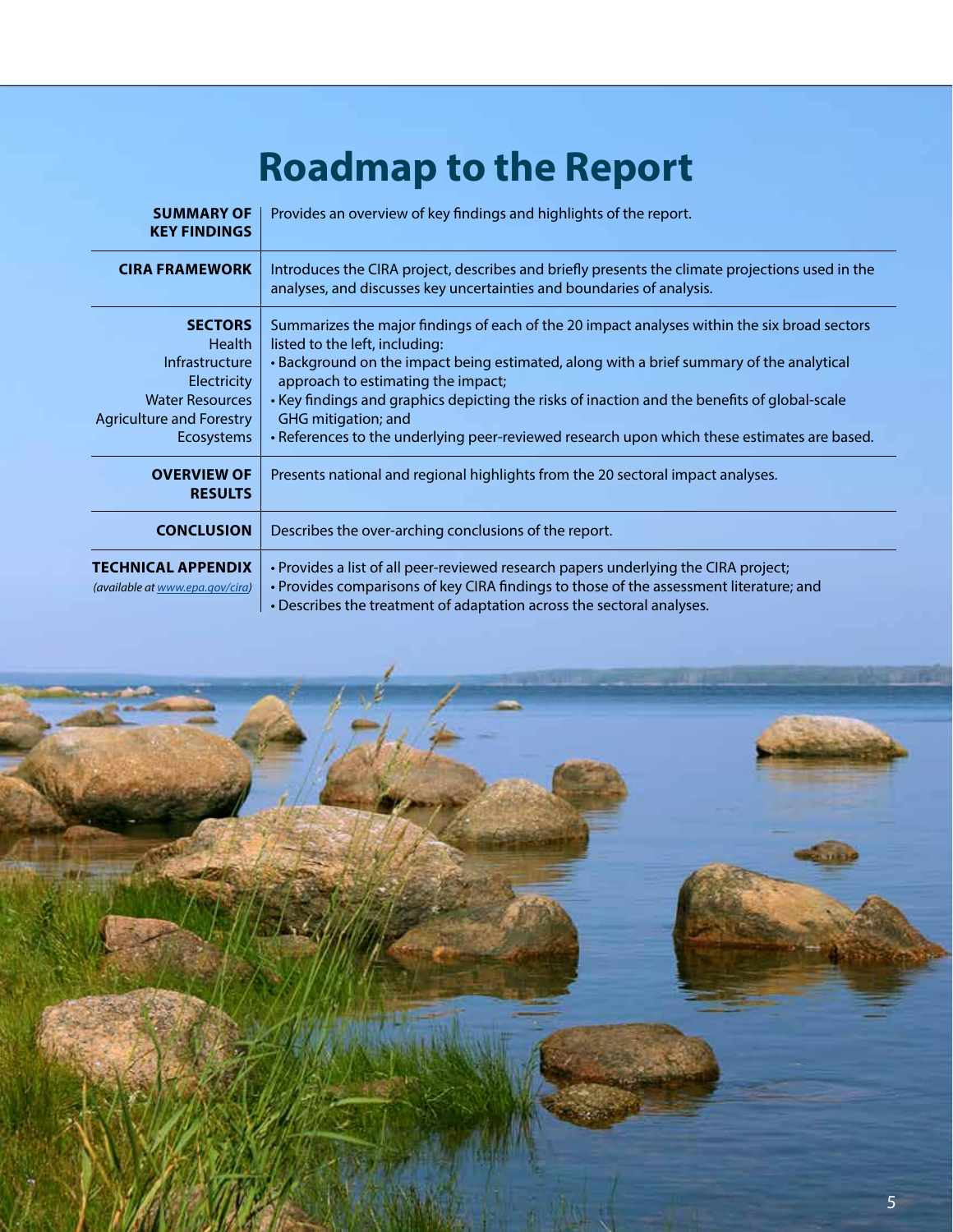## **Summary of Key Findings**

**limate change poses significant risks to humans** and the environment. The CIRA project quantifies and monetizes the risks of inaction and benefits to the U.S. of global GHG mitigation within six broad sectors (water resources, electricity, infrastructure, health, agriculture and forestry, and ecosystems). Looking across the impact estimates presented in this report, several common themes emerge.<sup>1</sup> **C**



### **Global GHG Mitigation Reduces the Frequency of Extreme Weather Events and Associated Impacts**

Global GHG mitigation is projected to have a substantial effect on reducing the incidence of extreme temperature and precipitation events by the end of the century, as well as the impacts to humans and the environment associated with these extreme events.<sup>2</sup> For example, by 2100 mitigation is projected to avoid 12,000 deaths annually associated with extreme temperatures in 49 U.S. cities, compared to a future with no emission reductions. Inclusion of the entire U.S. population would greatly increase the number of avoided deaths, while accounting for adaptation could reduce this number.

### **Global GHG Mitigation Avoids Costly Damages in the U.S.**

For nearly all sectors analyzed, global GHG mitigation is projected to prevent or substantially reduce adverse impacts in the U.S. this century compared to a future without emission reductions. For many sectors, the projected benefits of mitigation are substantial; for example, in 2100 mitigation is projected to result in cost savings of \$4.2-\$7.4 billion associated with avoided road mainte-



nance. Global GHG mitigation is also projected to avoid the loss of 230,000-360,000 acres of coldwater fish habitat across the country compared to a future without emissions reductions.

### **The Benefits of GHG Mitigation Increase over Time**

For a large majority of sectors analyzed, the benefits of GHG mitigation are projected to be greater in 2100 than in 2050. In addition, the benefits of GHG mitigation are often not apparent until mid-century. This delay in benefits is consistent with many studies,<sup>3</sup> and is attributable to inertia in the climate system. Therefore, decisions we make today can have long-term effects, and delaying action will likely increase the risks of significant and costly impacts in the future.

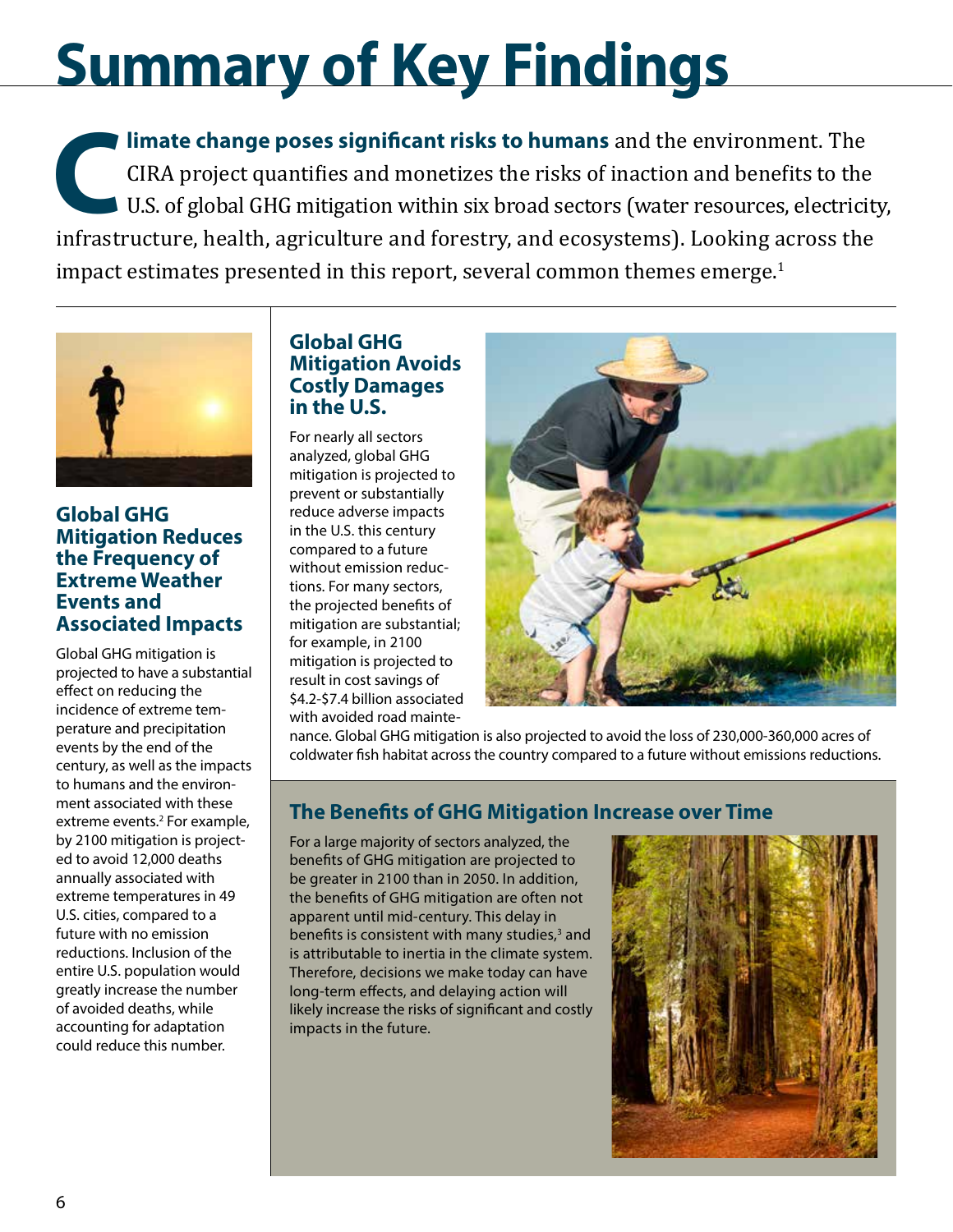

### **Adaptation Can Reduce Overall Damages in Certain Sectors**

Adaptation can substantially reduce certain impacts of climate change regardless of whether future GHG levels are low or high. For example, the estimated damages to coastal property from sea level rise and storm surge in the contiguous U.S. are \$5.0 trillion through 2100 (discounted at 3%<sup>4</sup>) in a future without emission reductions. When cost-effective adaptation along the coast is included, the estimated damages are reduced to \$810 billion.

### **Impacts Vary across Time and Space**

Important regional changes may be masked when results are presented at the national level. For example, the wildfire analysis reveals that the projected changes in the Southwest and Rocky Mountain regions are the primary drivers of national trends of increasing wildfire activity over time.

The temporal scale of climate change impacts is also important. While some impacts are likely to occur gradually over time, others may exhibit threshold (tipping point) responses to climate change, as large changes manifest over a short period of time. For example, high-temperature bleaching events projected to occur by 2025 are estimated to severely affect coral reefs in the Caribbean. Therefore, simply analyzing an impact in one time period (e.g., 2100) may mask important temporal dynamics that are relevant to decision makers.

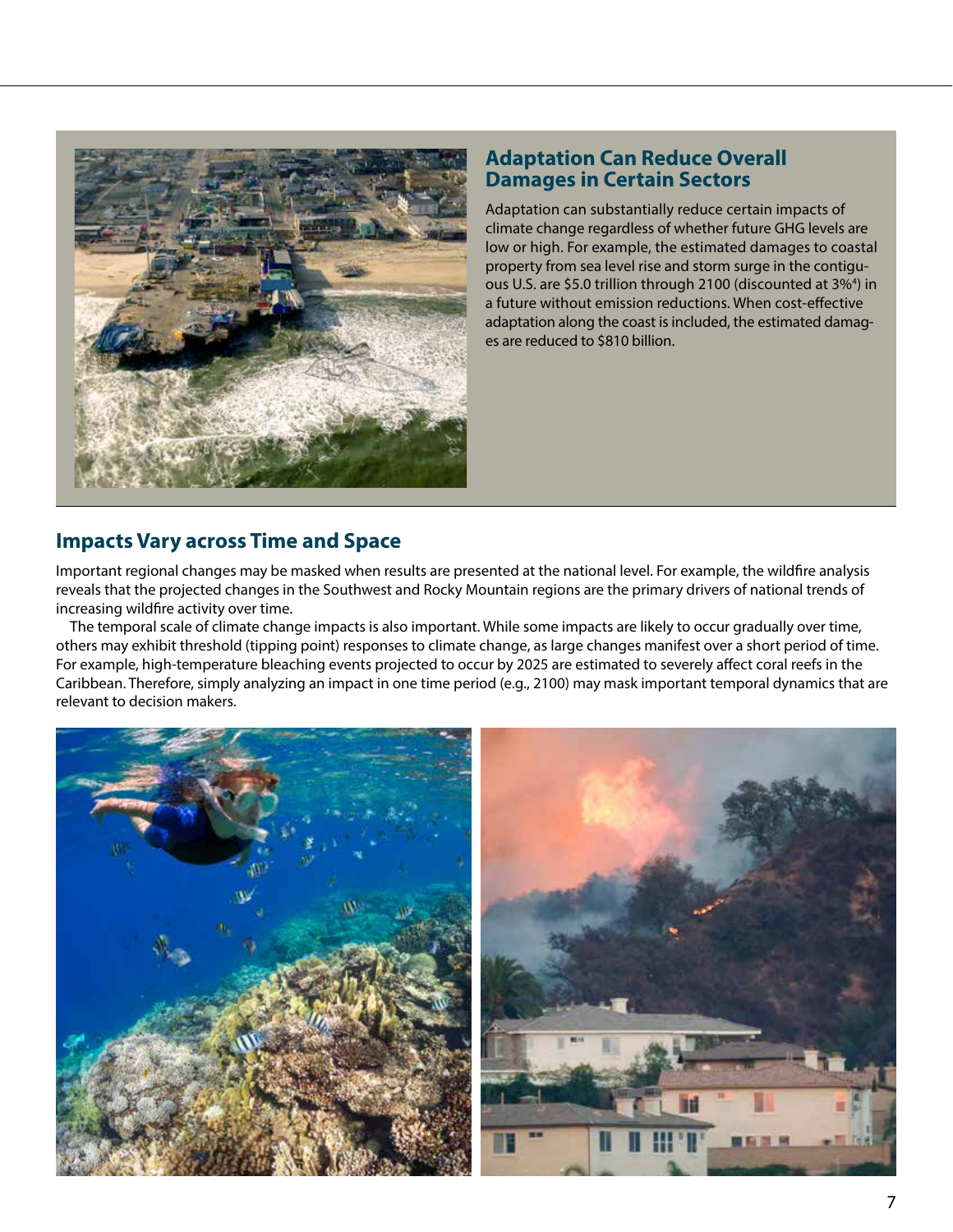### **Estimated Benefits to the U.S. in 2100 SUMMARY OF KEY FINDINGS**

**This graphic presents a selection** of the estimated benefits of global GHG mitigation in 2100 for major U.S. sectors. Unless otherwise noted, the results presented below are estimates of annual benefits (or disbenefits) of mitigation in the year 2100.\* Importantly, only a small portion of the impacts of climate change are estimated, and therefore this report captures just some of the total benefits of reducing GHGs.

### **HEALTH**



**AIR QUALITY** An estimated 57,000 fewer deaths from poor air quality in 2100



**EXTREME TEMPERATURE** In 49 major U.S. cities, an estimated 12,000 fewer deaths from extreme temperature in 2100



**LABOR**  Approximately \$110 billion in avoided damages from lost labor due to extreme temperatures in 2100



**WATER QUALITY** An estimated \$2.6-\$3.0 billion in avoided damages from poor water quality in 2100†



**ELECTRICITY DEMAND** An avoided increase in electricity demand of 1.1%-4.0% in 2050‡

### **ELECTRICITY**

**ELECTRICITY SUPPLY** An estimated \$10-\$34 billion in savings on power system costs in 2050‡



### **INFRASTRUCTURE**



**BRIDGES** An estimated 720-2,200 fewer bridges made structurally vulnerable in 2100†



### **ROADS** An estimated

\$4.2-\$7.4 billion in avoided adaptation costs in 2100†

**URBAN DRAINAGE** In 50 U.S. cities, an estimated \$50 million-\$6.4 billion in avoided adaptation costs in 2100†



**COASTAL PROPERTY** Approximately \$3.1 billion in avoided damages and adaptation costs from sea level rise and storm surge in 2100

\* Monetary estimates for this summary are presented for either 2050 or 2100 only, and are undiscounted (2014\$). See the Sectors section for the use of discounting throughout this report.

† Estimated range of results relies upon climate projections from two climate models showing different patterns of precipitation in the U.S. The IGSM-CAM projects a relatively "wetter" future for most of the U.S. compared to the drier MIROC model (see the CIRA Framework section of this report for more information).